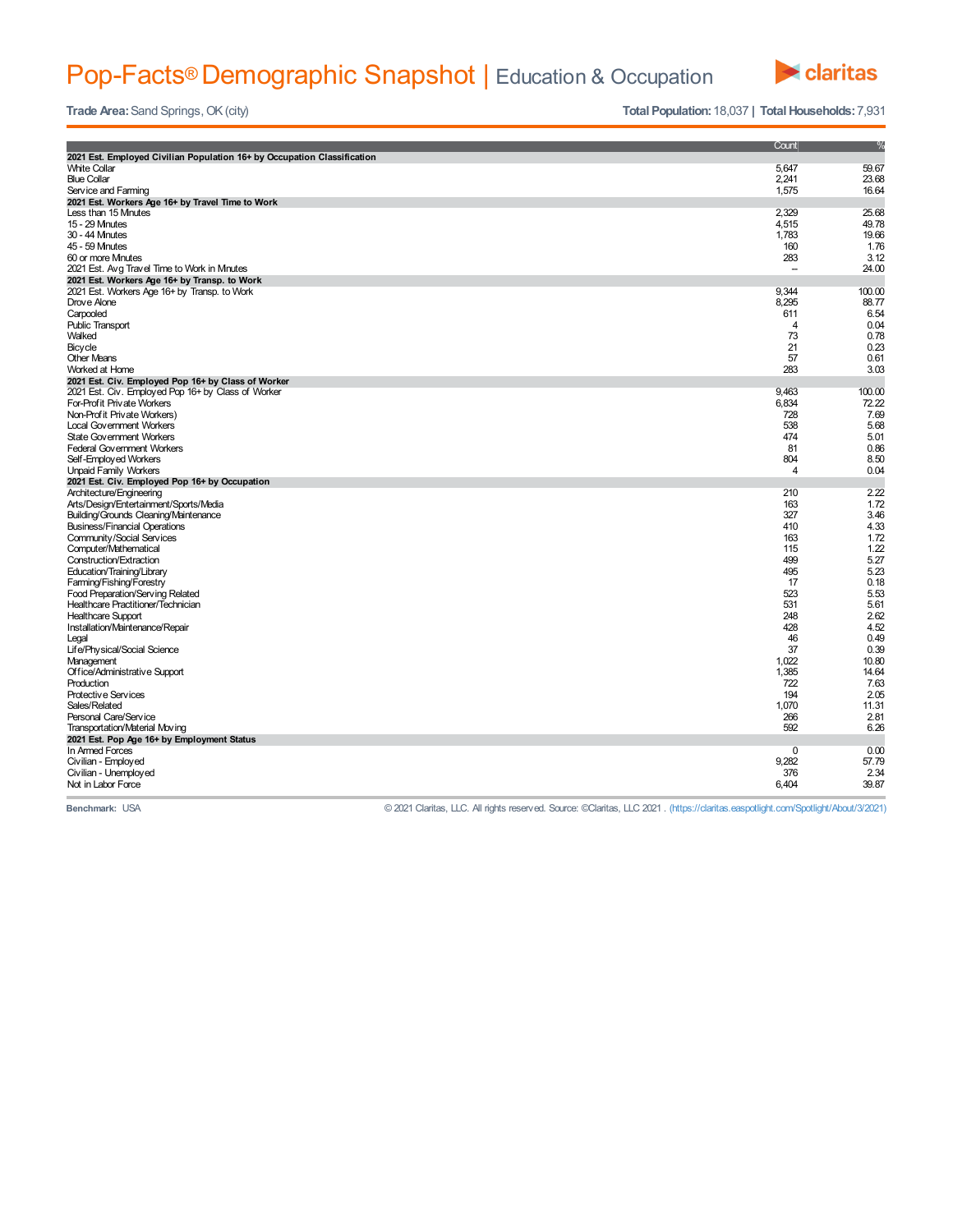## Pop-Facts® Demographics | Employment & Occupation



**Trade Area:** Sand Springs, OK (city) **Population:** 20,526 | **Households:** 7,931





*\*Chosen* from percent composition ranking

Benchmark: USA ©2021 Claritas, LLC. All rights reserved. Source:©Claritas, LLC2021 .

(https://claritas.easpotlight.com/Spotlight/About/3/2021)

| Index Colors: | <80 | $80 - 110$ | $110+$ |
|---------------|-----|------------|--------|
|---------------|-----|------------|--------|